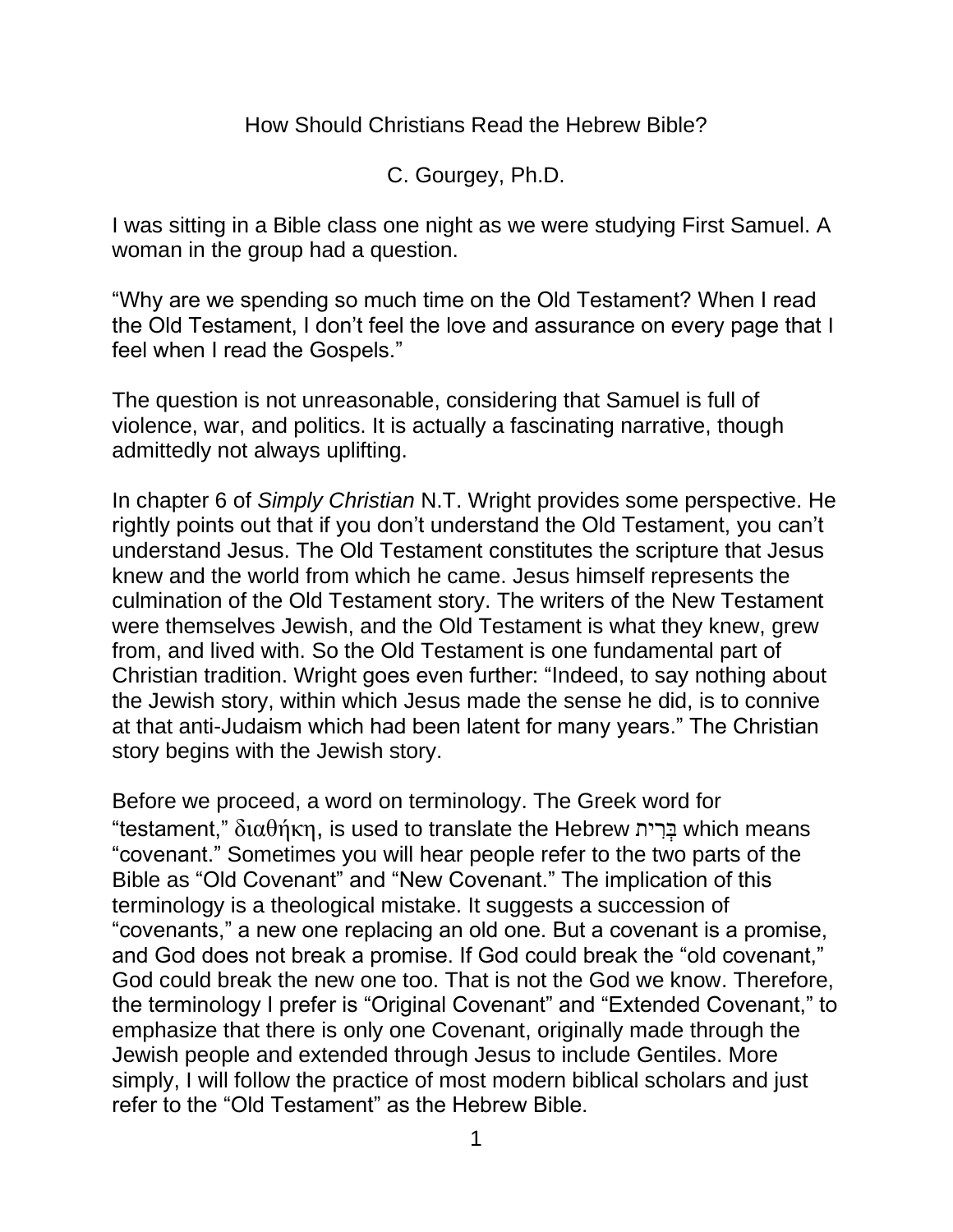The Hebrew Bible is actually a record of the human search for God, and the gradual realization of God as a presence in human life. This is why the Bible is so full of politics, wars, and violence. The Bible begins where we begin, and where our search begins, not up high in heaven but here on earth with all its earthiness. It has taken a long time, and is still taking time, for humans to recognize the direction of God and follow it. The Bible tells the story of people who were searching for God even while still immersed in their human failures, conflicts, and intrigues. The consciousness of God is a very gradual evolutionary process. The Bible finds this process unfolding in history, and so it spends much time narrating this history.

Wright mentions another important organizing principle of the Hebrew Bible. This is the theme of estrangement and reconciliation, exile and return, leaving home and coming back again. The Bible outlines a sequence of separations with many levels. On one level, the people are separated from their homeland and taken into exile. This separation is resolved with the return from exile under the edict of Cyrus from Persia (who is actually the first person in the Bible to be called "messiah," meaning God's anointed [Isaiah 45:1]). However, there is a greater separation that is not resolved: the separation of human beings from the awareness of their eternal source, symbolized by the expulsion of Adam and Eve from the Garden of Eden.

So when reading the Hebrew Bible it is helpful to keep these two organizing principles in mind: 1) The Bible as an evolution of the consciousness of God, and 2) as a record of God's promise to humanity (the Covenant), our falling away from God, and coming back in repentance, hope, and redemption. The final redemption, the resolution of our estrangement from our eternal source, is the messianic hope, and the primary concern of the New Testament.

To get a complete picture, therefore, it is essential to understand each part of the Bible on its own terms and within its own historical and cultural situation. The Hebrew Bible is not a primitive version of the New Testament. It is not about Jesus – not specifically. It is the story of the search for God by the Hebrew people, who gifted the world with the fruits of this search. Only with this groundwork in place could the world have become ready for Jesus, who is God's answer to the human crisis that the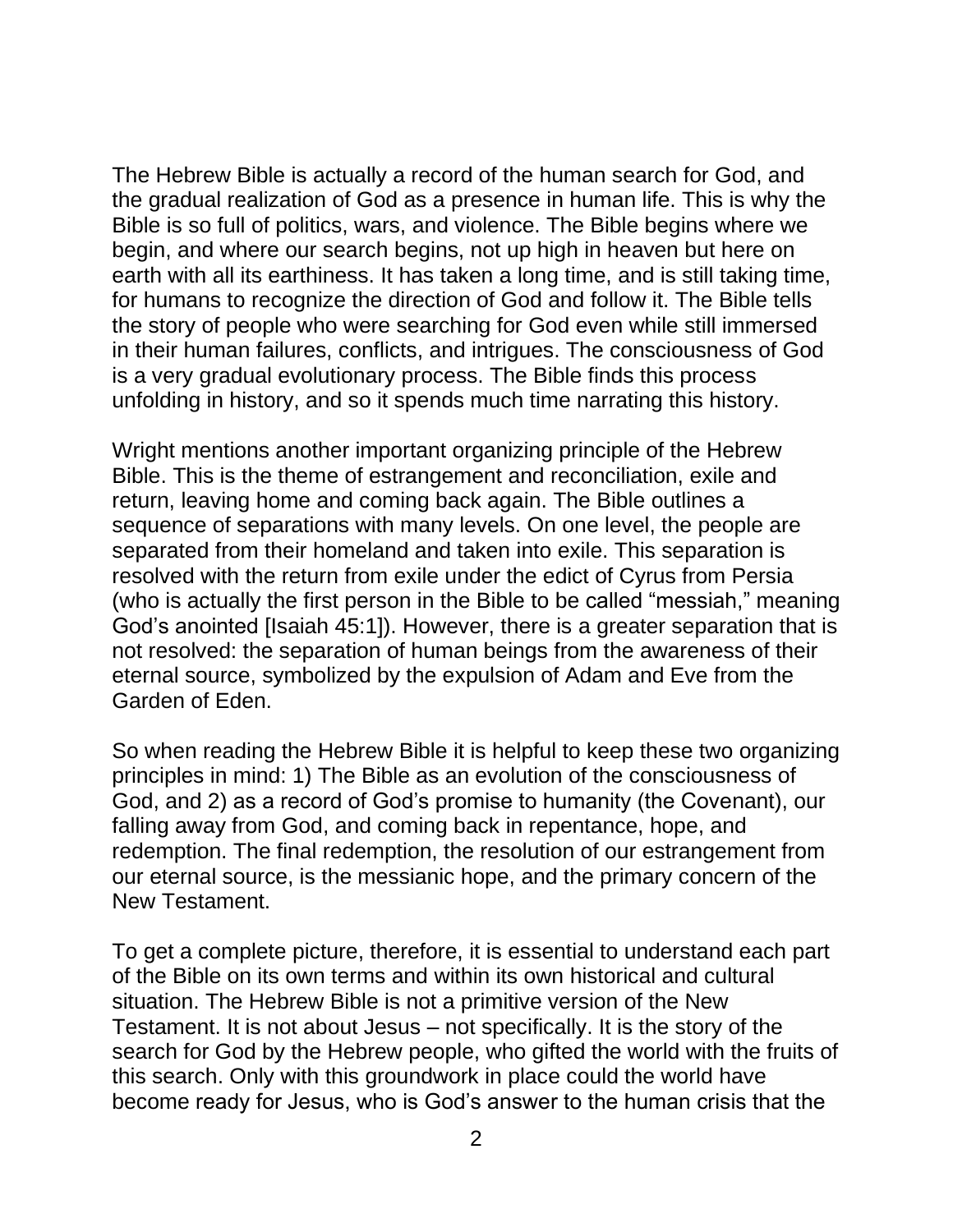Hebrew Bible unsparingly portrays. Nevertheless, the Hebrew Bible is complete in itself. It too represents a legitimate path to God. It provides guidelines for living and a mechanism of repentance and restoration when one falls short. Both paths, Jewish and Christian, are complete in themselves, and both provide channels to reunion with God.

Therefore, when reading the Hebrew Bible, the starting point should always be the meaning of the passage within its own historical, cultural, and theological context. Once that is understood, then one is prepared to engage in further elaboration. What this means will shortly become clear.

Wright unintentionally provides an illustration, because he falls into an exegetical error surprising for a biblical scholar of his stature. He writes:

The king turns into a servant, YHWH's Servant; and the Servant must act out the fate of Israel, must be Israel on behalf of the Israel that can no longer be obedient to its vocation….

Thus Israel, gazing at the Servant, will say in wonderment, "He was wounded for our transgressions, crushed for our iniquities; upon him was the punishment that made us whole, and by his bruises we are healed" (Isaiah 53:5). *(Simply Christian,* Kindle edition, pp. 86, 87)

Wright reads Isaiah 53 as directly referring to Jesus. Christians have always interpreted this chapter that way, but modern Bible scholars question this interpretation and correctly place the chapter back within its original framework.

Let's take a closer look. Here is the chapter as a whole, beginning with the preceding verses that form part of its unit (remember that chapter divisions were added much later and are not part of the original text):

Is. 52:13 **See, my servant shall prosper;** he shall be exalted and lifted up, and shall be very high. <sup>14</sup> Just as there were many who were astonished at him —so marred was his appearance, beyond human semblance, and his form beyond that of mortals— <sup>15</sup> so he shall startle many nations;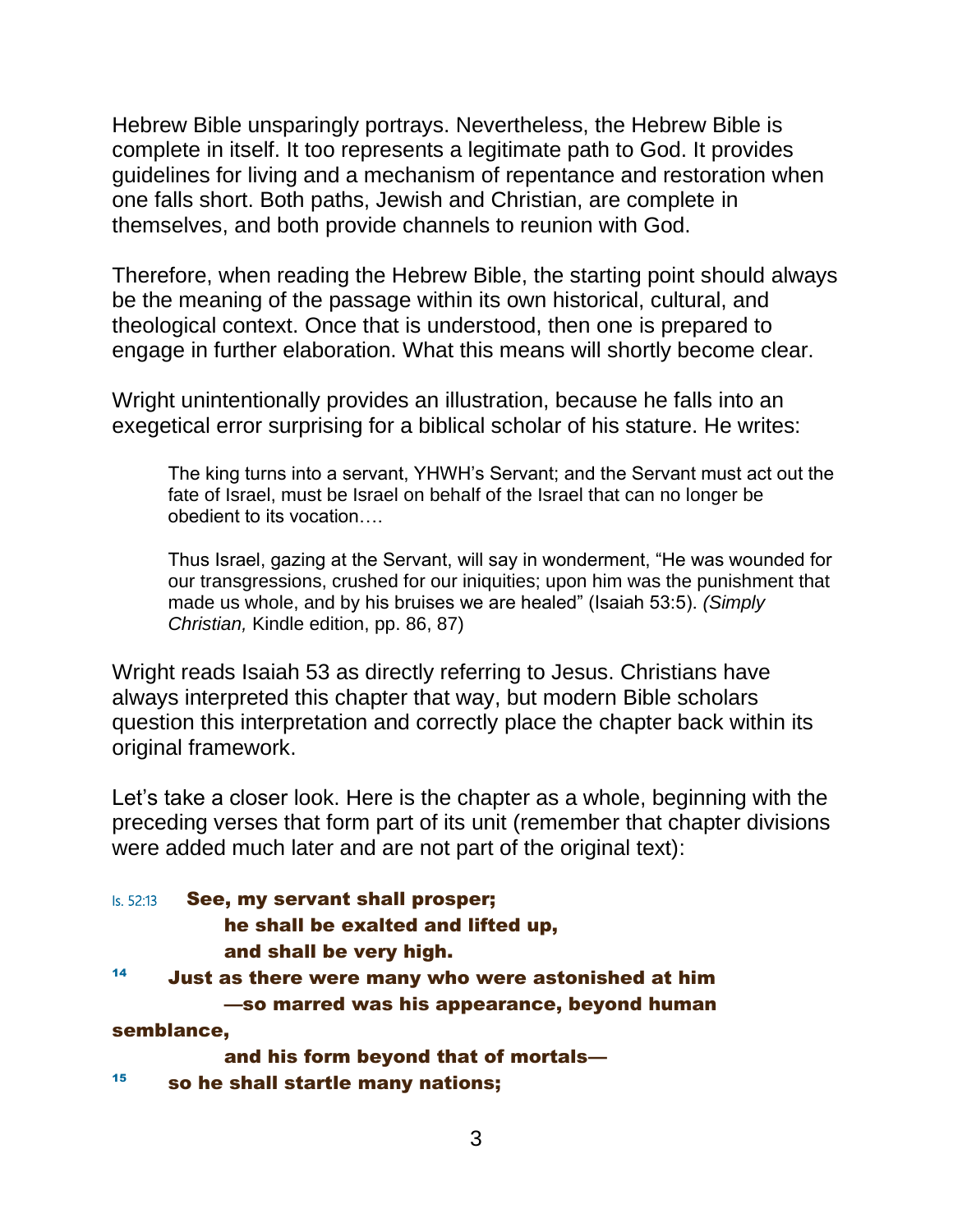|   | kings shall shut their mouths because of him;<br>for that which had not been told them they shall see,<br>and that which they had not heard they shall contemplate. |
|---|---------------------------------------------------------------------------------------------------------------------------------------------------------------------|
|   | Is, 53:1 Who has believed what we have heard?                                                                                                                       |
|   | And to whom has the arm of the LORD been revealed?                                                                                                                  |
| 2 | For he grew up before him like a young plant,                                                                                                                       |
|   | and like a root out of dry ground;                                                                                                                                  |
|   | he had no form or majesty that we should look at him,                                                                                                               |
|   | nothing in his appearance that we should desire him.                                                                                                                |
| 3 | He was despised and rejected by others;                                                                                                                             |
|   | a man of suffering and acquainted with infirmity;                                                                                                                   |
|   | and as one from whom others hide their faces                                                                                                                        |
|   | he was despised, and we held him of no account.                                                                                                                     |
| 4 | <b>Surely he has borne our infirmities</b>                                                                                                                          |
|   | and carried our diseases;                                                                                                                                           |
|   | yet we accounted him stricken,                                                                                                                                      |
|   | struck down by God, and afflicted.                                                                                                                                  |
| 5 | But he was wounded for our transgressions,                                                                                                                          |
|   | crushed for our iniquities;                                                                                                                                         |
|   | upon him was the punishment that made us whole,                                                                                                                     |
|   | and by his bruises we are healed.                                                                                                                                   |
| 6 | All we like sheep have gone astray;                                                                                                                                 |
|   | we have all turned to our own way,                                                                                                                                  |
|   | and the LORD has laid on him                                                                                                                                        |
|   | the iniquity of us all.                                                                                                                                             |
| 7 | He was oppressed, and he was afflicted,                                                                                                                             |
|   | yet he did not open his mouth;                                                                                                                                      |
|   | like a lamb that is led to the slaughter,                                                                                                                           |
|   | and like a sheep that before its shearers is silent,                                                                                                                |
|   | so he did not open his mouth.                                                                                                                                       |
| 8 | By a perversion of justice he was taken away.                                                                                                                       |
|   | Who could have imagined his future?                                                                                                                                 |
|   | For he was cut off from the land of the living,                                                                                                                     |
|   | stricken for the transgression of my people.                                                                                                                        |
| 9 | They made his grave with the wicked                                                                                                                                 |
|   | 4                                                                                                                                                                   |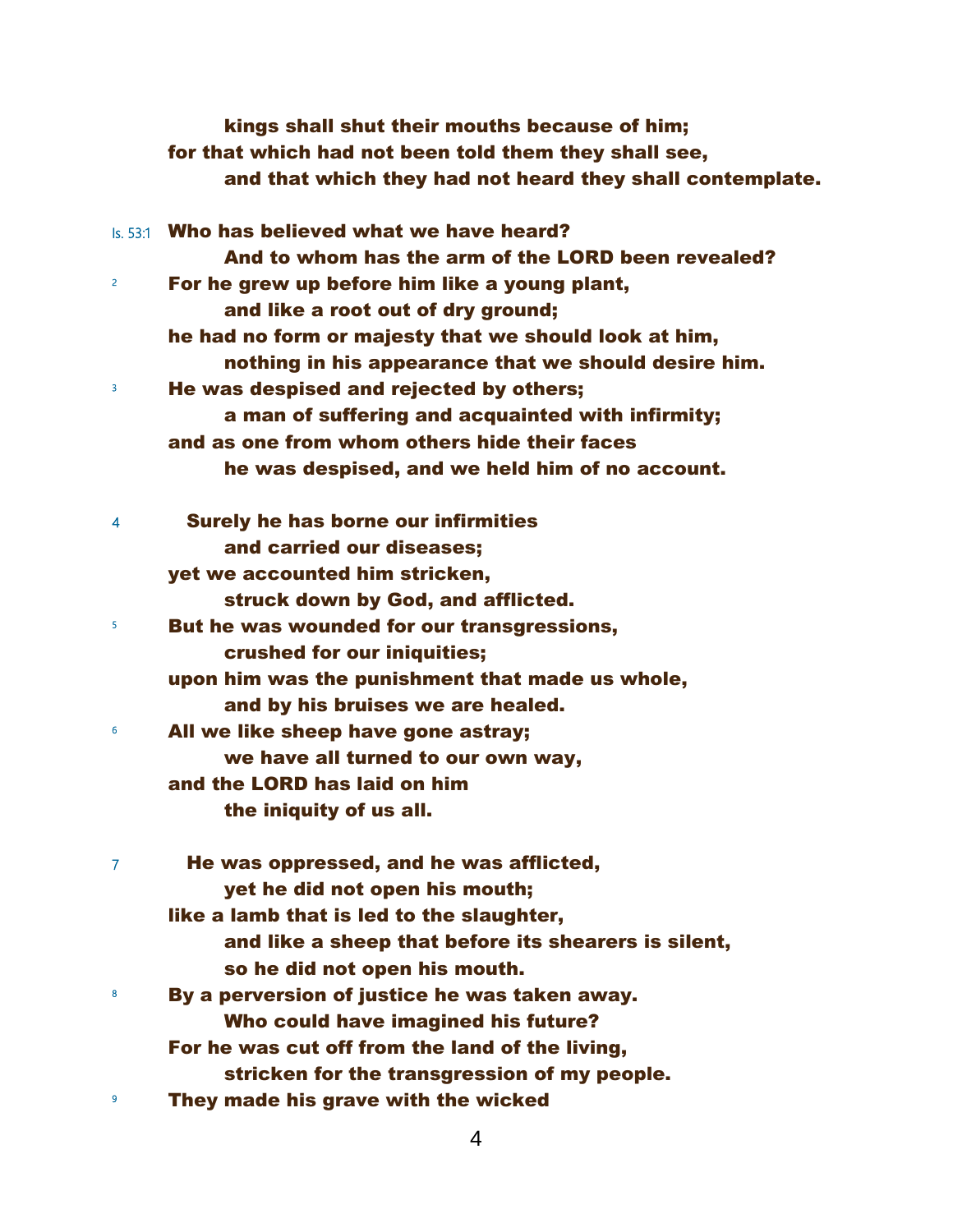|                  | and his tomb with the rich,                               |
|------------------|-----------------------------------------------------------|
|                  | although he had done no violence,                         |
|                  | and there was no deceit in his mouth.                     |
| 10 <sup>10</sup> | Yet it was the will of the LORD to crush him with pain.   |
|                  | When you make his life an offering for sin,               |
|                  | he shall see his offspring, and shall prolong his days;   |
|                  | through him the will of the LORD shall prosper.           |
| 11               | Out of his anguish he shall see light;                    |
|                  | he shall find satisfaction through his knowledge.         |
|                  | The righteous one, my servant, shall make many righteous, |
|                  | and he shall bear their iniquities.                       |
| 12               | Therefore I will allot him a portion with the great,      |
|                  | and he shall divide the spoil with the strong;            |
|                  | because he poured out himself to death,                   |
|                  | and was numbered with the transgressors;                  |
|                  | yet he bore the sin of many,                              |
|                  | and made intercession for the transgressors. (NRSV)       |

This does sound a lot like Jesus, doesn't it? For obvious reasons it is hard not to think of Jesus when we read this passage. Some of these phrases just cry out with song from Handel's *Messiah:*

"He was despised and rejected of men, a man of sorrows, and acquainted with grief."

"Surely he hath borne our griefs, and carried our sorrows. He was wounded for our transgressions, he was bruised for our iniquities: the chastisement of our peace was upon Him."

"And with His stripes we are healed."

"All we like sheep have gone astray; we have turned every one to his own way; and the Lord hath laid on him the iniquity of us all."

"He was cut off out of the land of the living; for the transgression of Thy people was He stricken."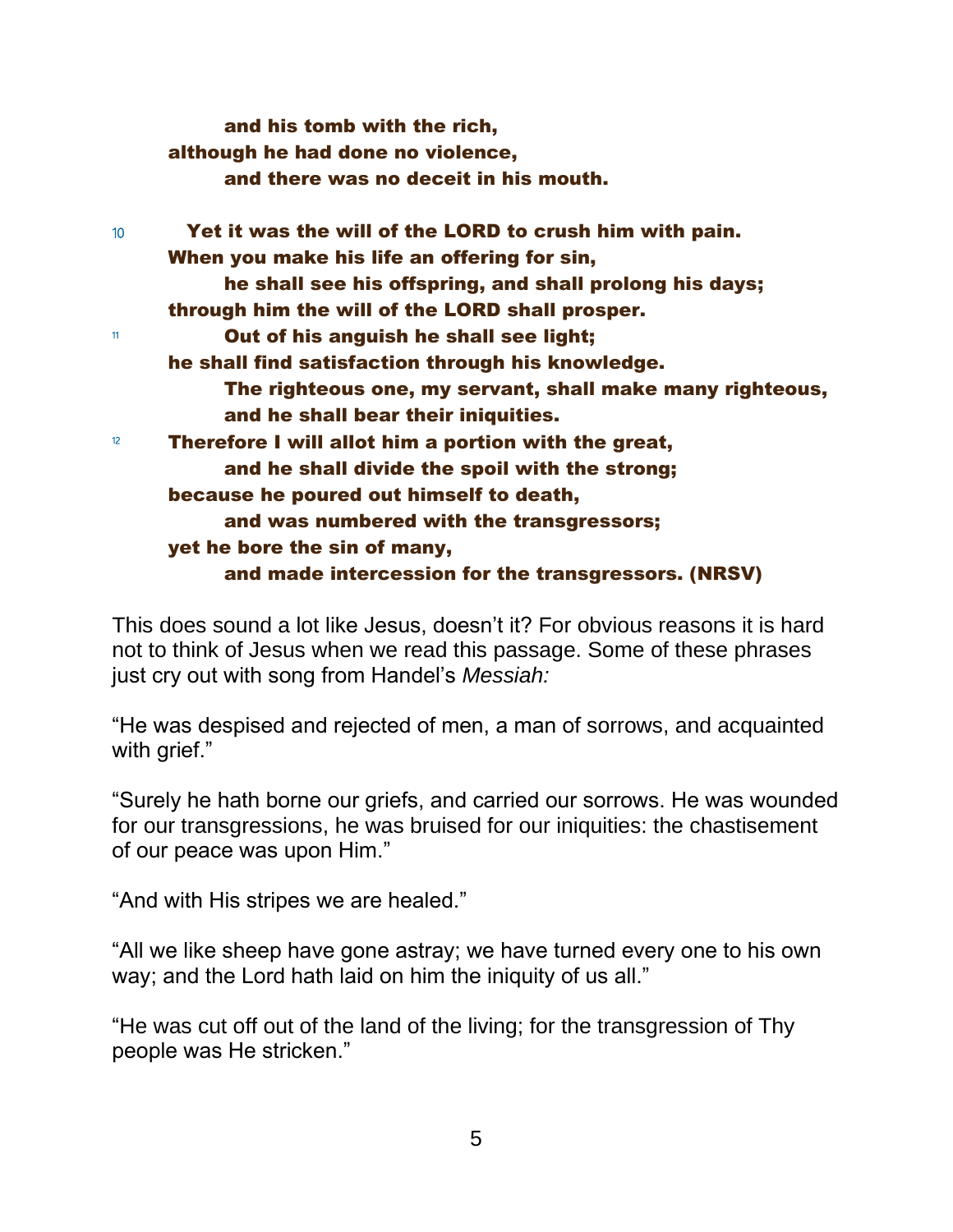There are certainly surface resemblances to Jesus in this passage, which have become so familiar that many of us take them for granted. Including N.T. Wright.

Wright understands chapter 53 as Israel speaking about the Servant, who is Jesus. This interpretation relies on taking the passage out of context, and is wrong on several counts. First, taking the context of the passage into account, we can see who the speaker is. Isaiah 52:15: "Kings shall shut their mouths because of him; for that which had not been told them they shall see, and that which they had not heard they shall contemplate." The kings of the nations are astonished at the spectacle of the suffering Servant, and though dumbstruck at first, they express their astonishment in what follows (chapter 53).

Similarly, the Servant mentioned in this passage cannot be Jesus. First, this chapter is not even about the Messiah. Nowhere is the Messiah mentioned, nor anything about a descendant of David, which we find in messianic passages such as Isaiah 11. Our present text is not about the end of days when the Messiah will come; it is about right now, right at the moment when Isaiah is speaking. That is the only way to make sense of it next to the chapters that precede and follow.

Several parts of this chapter simply do not fit Jesus:

"A man of suffering and acquainted with infirmity": the Hebrew יִלֹח means sickness, disease, and not "grief" as translated by the KJV, and Jesus is not reported to have been sick or diseased.

"He shall see his offspring, and shall prolong his days": neither was true of Jesus, who died in his youth and had no children.

"He shall divide the spoil with the strong": this certainly doesn't sound like Jesus.

Finally, there is a mistranslation in verse 8: "For he was cut off from the land of the living, stricken for the transgression of my people." This construes the object of "stricken" as singular (referring to the Servant). That מִפֶּשֵׁע עַמִּי נָגֵע לֵמֹו ,is not what the Hebrew really means. The Hebrew phrase (literally, "from the transgression of my people a plague to them") is difficult.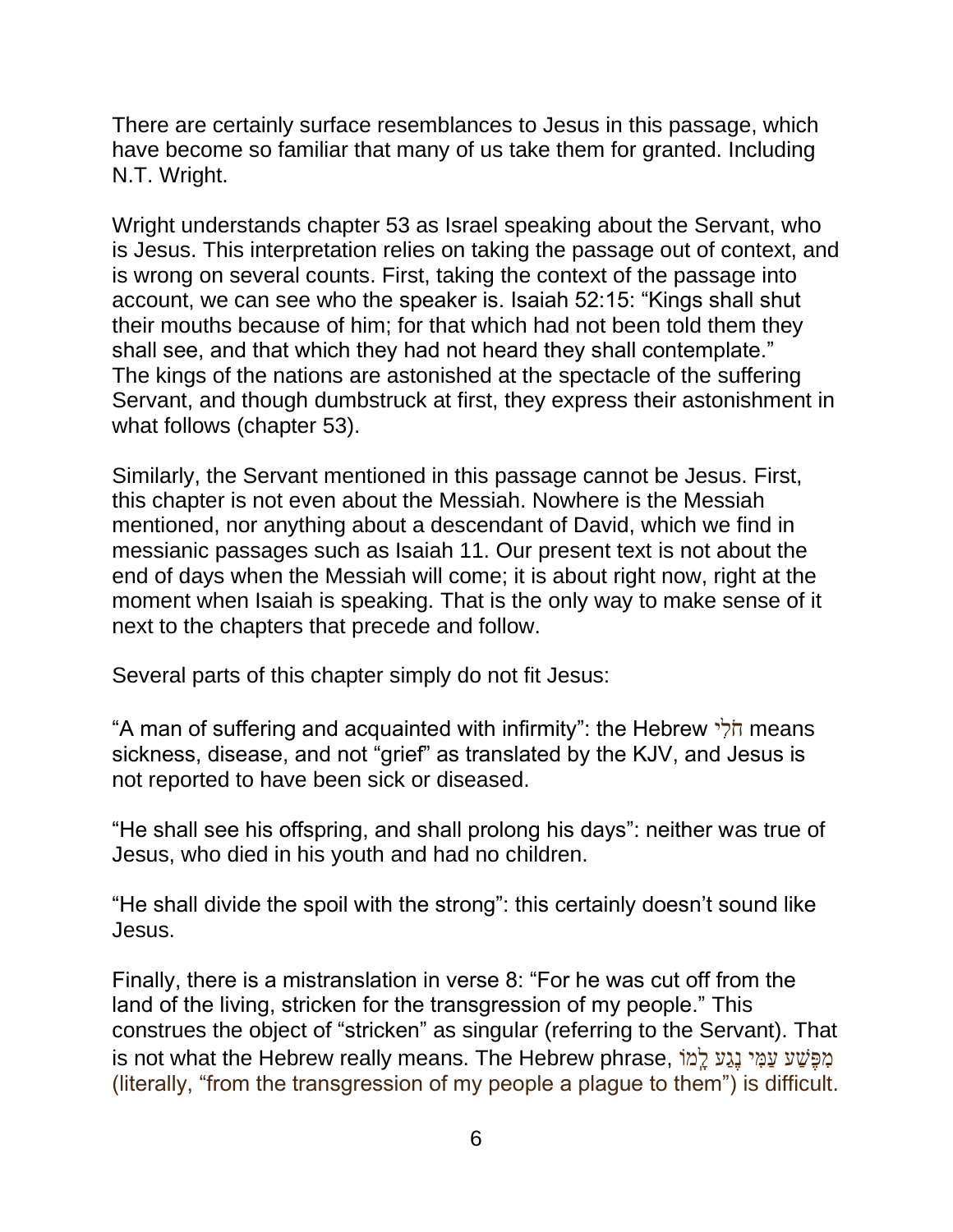The last word , וֹמָֽ ל , the object of "stricken," is plural, not singular. Instead of "[he was] stricken for the transgression of my people" a better translation would be "because of my people's sins were they stricken," "they" referring to the people Israel, "my people" referring to the people of the speaker, the nations who oppressed Israel.

Who then is the Servant?

We don't need to guess. Isaiah tells us explicitly who the Servant is:

"But you, Israel, my servant, Jacob, whom I have chosen, the offspring of Abraham, my friend; you whom I took from the ends of the earth, and called from its farthest corners, saying to you, 'You are my servant, I have chosen you and not cast you off" (Isaiah 41:8-9).

"You are my witnesses, says the LORD, and my servant whom I have chosen, so that you may know and believe me and understand that I am he. Before me no god was formed, nor shall there be any after me. I, I am the LORD, and besides me there is no savior" (Isaiah 43:10-11).

"But now hear, O Jacob my servant, Israel whom I have chosen! Thus says the LORD who made you, who formed you in the womb and will help you: Do not fear, O Jacob my servant, Jeshurun whom I have chosen" (Isaiah 44:1-2).

"Remember these things, O Jacob, and Israel, for you are my servant; I formed you, you are my servant; O Israel, you will not be forgotten by me" (Isaiah 44:21).

"For the sake of my servant Jacob, and Israel my chosen, I call you by your name, I surname you, though you do not know me" (Isaiah 45:4).

"Go out from Babylon, flee from Chaldea, declare this with a shout of joy, proclaim it, send it forth to the end of the earth; say, 'The LORD has redeemed his servant Jacob!'" (Isaiah 48:20).

"And he said to me, 'You are my servant, Israel, in whom I will be glorified'" (Isaiah 49:3).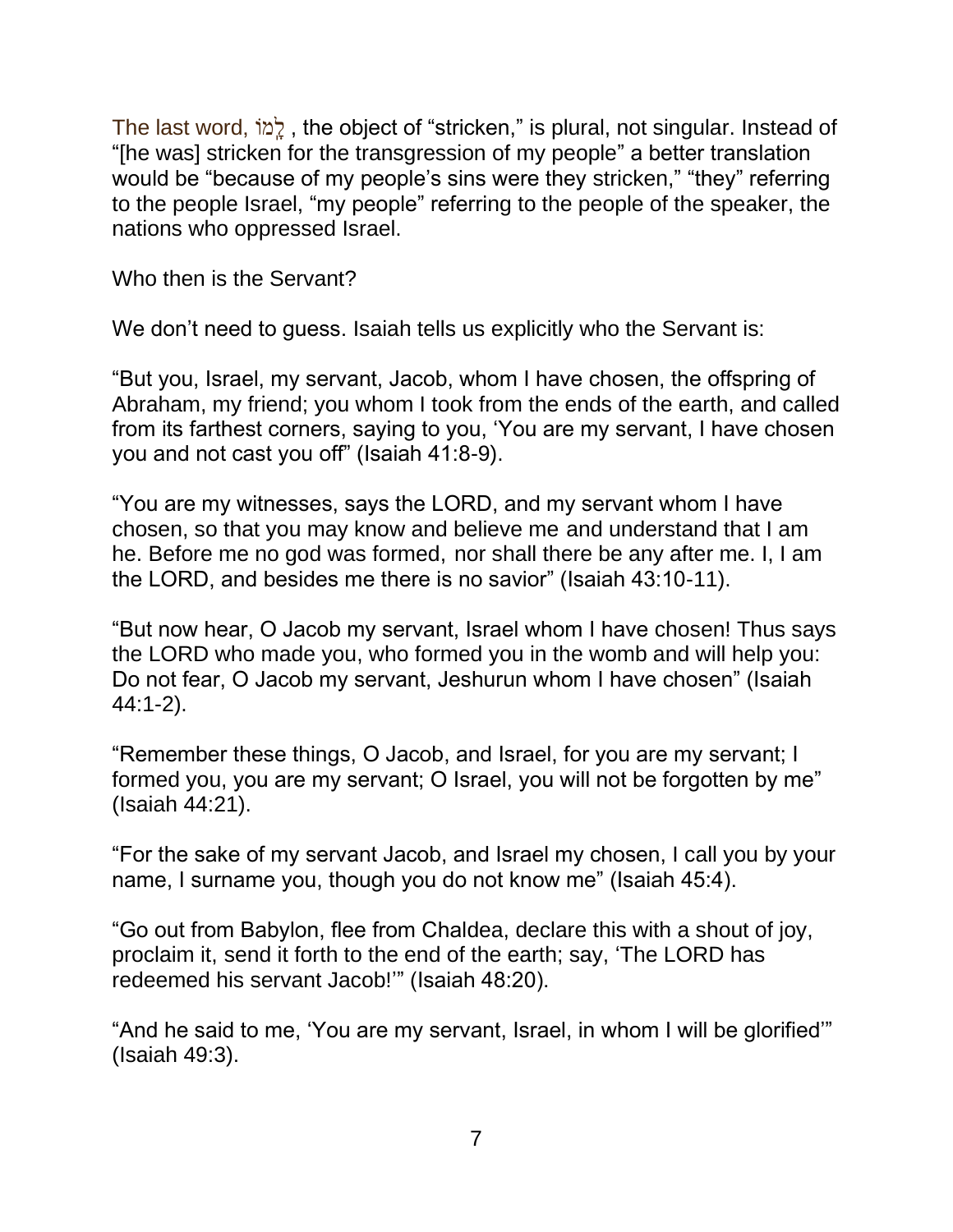The evidence is abundant: the Servant in these passages is Israel (also known by the names Jacob and Jeshurun; they all mean the same thing).

You may know that the book of Isaiah is not the product of a single person. There are at least two Isaiah's, one responsible for the first 39 chapters, and a "second Isaiah" picking up at chapter 40. The first Isaiah lived before the Babylonian exile and his prophecies were largely warnings and denunciations of social corruption. The second Isaiah prophesied years later during the exile in Babylon, and his message was one of consolation and encouragement to the exiles. Here is how Second Isaiah begins:

| ls. 40:1 | <b>Comfort, O comfort my people,</b>       |
|----------|--------------------------------------------|
|          | says your God.                             |
|          | <b>Speak tenderly to Jerusalem,</b>        |
|          | and cry to her                             |
|          | that she has served her term,              |
|          | that her penalty is paid,                  |
|          | that she has received from the LORD'S hand |
|          | double for all her sins.                   |
|          |                                            |

The tone shifts completely, from admonition and condemnation to support and forgiveness. The people have served their term; they have received double for all their sins. *This is the context of Isaiah 53.* The chapters preceding and following chapter 53 are all like this. God has forgiven Israel and is no longer dwelling on its sins. It is therefore incongruous to have Israel talking about its sins in chapter 53 and portrayed as the guilty party, as happens nowhere else in Second Isaiah. In Second Isaiah Israel's sins have been expiated and Israel's guilt is no longer the issue. The guilt now shifts to the surrounding nations, who inflicted on Israel a destruction far worse than anything Israel deserved. It is the surrounding nations, not Israel, who are speaking in chapter 53, and it is Israel, not Jesus, about whom they are speaking. By seeing the excessive damage they inflicted on Israel and coming to terms with it, those nations will be made whole – that is the prophecy.

Therefore Wright's exegesis needs to be questioned. It ignores the time, place, context, and intention of the surrounding chapters, as if a prophecy about Jesus were suddenly inserted out of nowhere into a place where it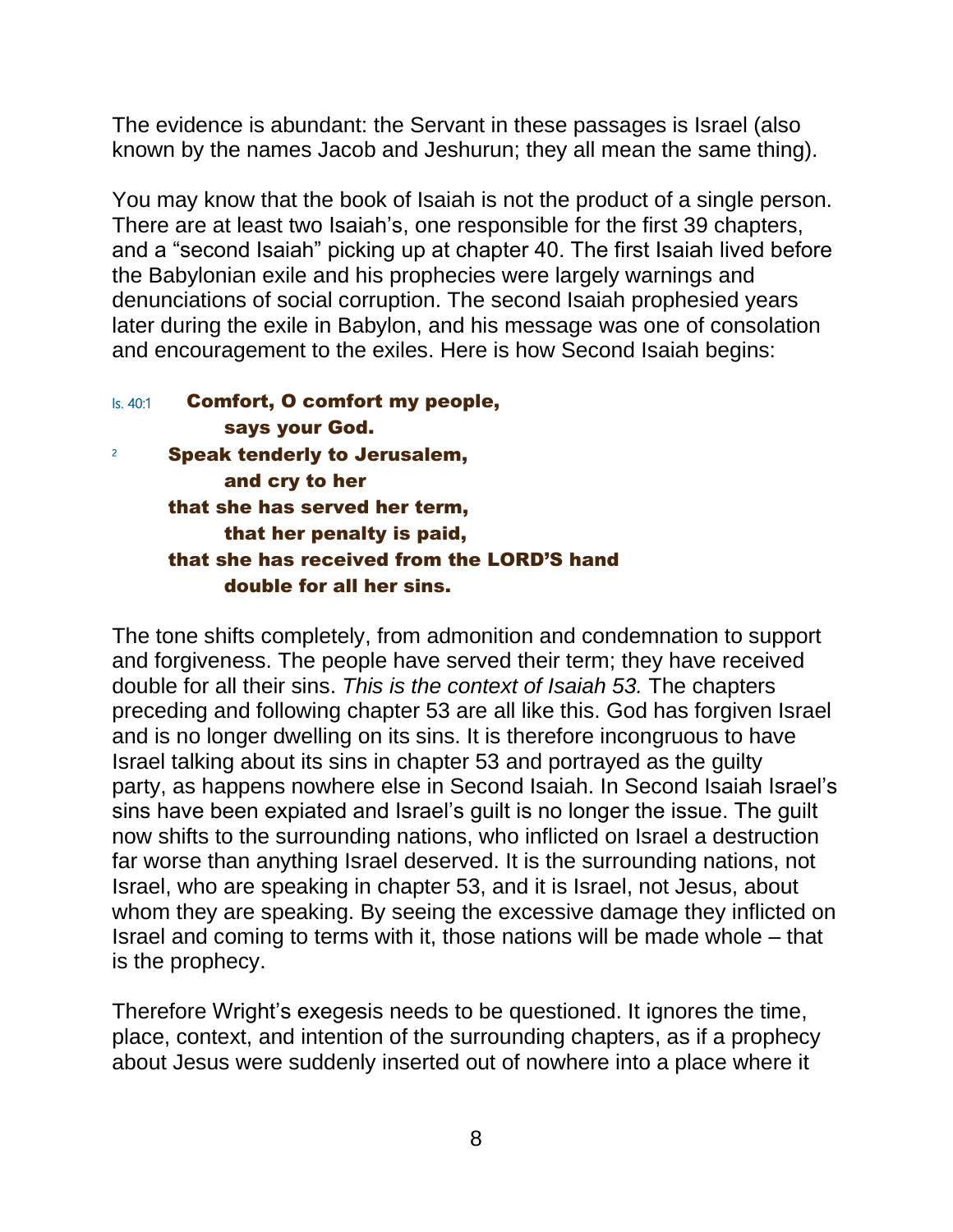doesn't fit. To understand this chapter as originally intended, it must be taken with Isaiah's own identification of the Servant as Israel.

But we cannot leave the discussion right here.

What about the New Testament's use of Isaiah 53? Here we find Isaiah 53 used to refer to Jesus: see for example Matthew 8:17, Luke 22:37, John 12:37, Acts 8:32-35. Did the New Testament writers get it wrong?

We need to consider how Jews of the time understood their biblical texts. They would search those texts for layers of meaning. Their method of searching is called *midrash.* We may define *midrash* (plural: *midrashim)* as "the creation of legend to reveal spiritual truth." Let us consider an example.

*Genesis Rabbah* is a classic collection of midrashim on the book of Genesis. In this collection we find a midrash on Generis 4:8: "Cain said to his brother Abel, 'Let us go out to the field.' And when they were in the field, Cain rose up against his brother Abel, and killed him." This is the NRSV, which is based not only on the original Hebrew but on early Greek and Aramaic translations. In the original Hebrew the words "Let us go out to the field" are missing. The text breaks off suddenly without telling us what Cain actually said to Abel.

This omission perplexed the rabbis, who wanted to know what could possibly have been so important that Cain would even kill his brother over it. So Rabbi Joshua of Siknin commented in the name of Rabbi Levi: they were arguing about the Temple. Cain insisted it be built on his land, while Abel insisted it be built on his. How do we know this is really about the Temple? Because our text says "And when they were in the field," and "field" refers to the Temple. How do we know that "field" refers to the Temple? Because we read in Micah 3:12: "Therefore because of you Zion [meaning the Temple] shall be plowed as a field."

Of course this seems far-fetched to us, if we take it literally. The "field" in Micah has no necessary connection to the "field" in Genesis, the Temple was not built until the time of King Solomon, and the prophet Micah came even much later than that. But this is no more far-fetched than interpreting Isaiah 7:14 to refer to the virgin birth of Jesus, especially since Jesus also lived much later (by several centuries) than the event about which Isaiah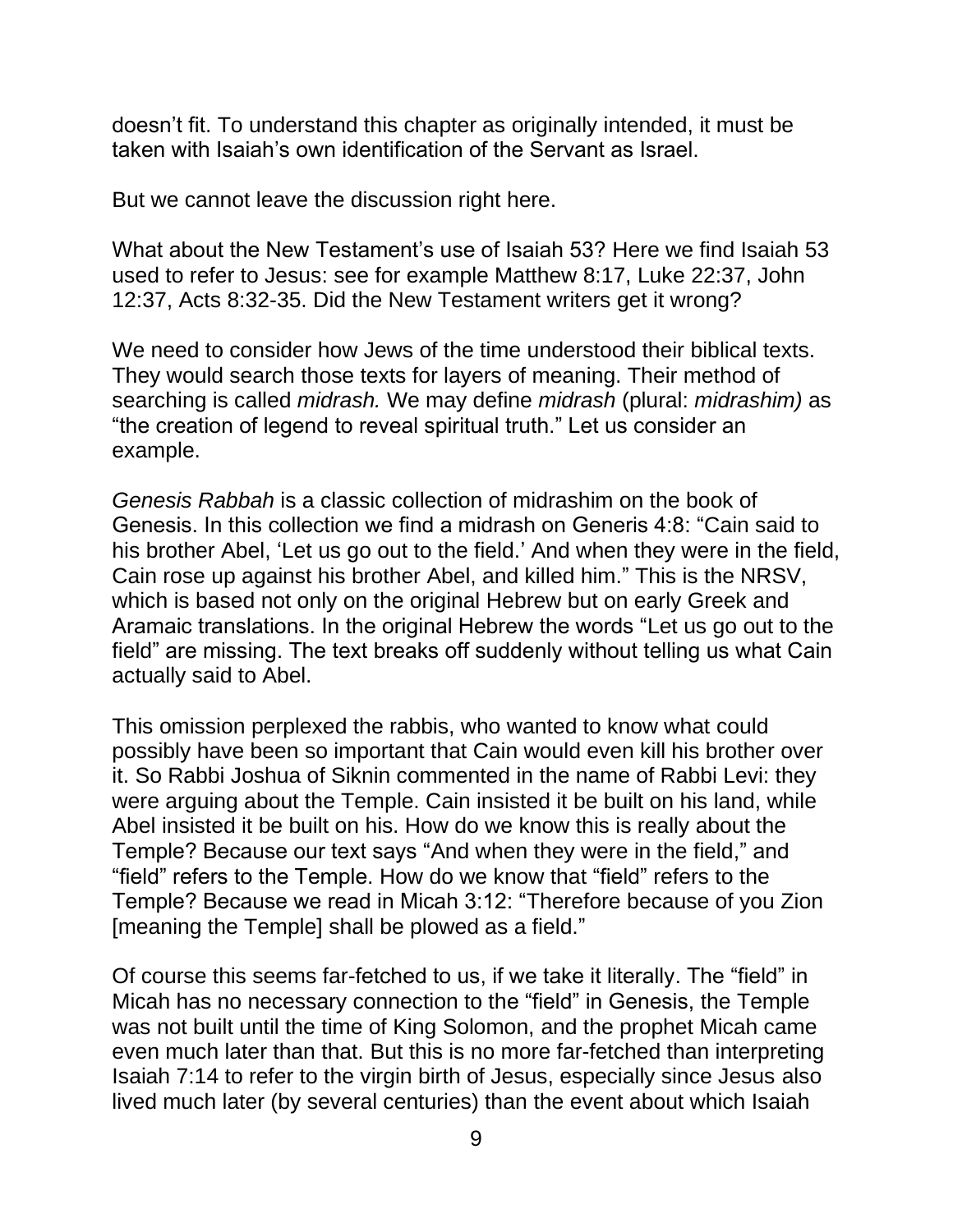was prophesying, and also since the word translated "virgin" doesn't even mean virgin. But midrash is not concerned with such historical and contextual details and often ignores them. Therefore, no midrash will stand up to the highest levels of biblical criticism. But they are not meant to. A midrash is not scholarly exegesis; it is an exposition of a text to find new layers of spiritual truth, and if the text must be turned this way and that before it yields that truth, it is OK.

For this reason, Jewish exegetes have always distinguished between the plain meaning of a text (פָּשָׁט) and its homiletical interpretation (דְּרַשׁׁ). One would not normally confuse the two. A rabbi delivering a sermon might talk about Cain and Abel fighting over the Temple, but no serious Jewish Bible scholar would make such a claim. Midrash is a valid way of approaching a text, as long as the process and its purpose are clear.

The Jewish authors of the New Testament came from this milieu. They were midrashists. The Greeks who later read their scriptures were not. So when Gentiles read the New Testament writings they took them literally. *They conflated the plain meaning and the homiletical interpretation, and took the latter for the former.* So if Matthew refers Isaiah 53 to Jesus, the assumption is that must be what Isaiah was actually preaching about. This has caused no end of confusion and strife.

Why is it important to keep the plain meaning and the homiletical meaning separate?

First, the Christian midrashic interpretations, just like Jewish ones, will not stand up to critical scrutiny. We have already seen that with Isaiah 53. It is also true of Isaiah 7:14, Isaiah 9:6, and every similar "proof text" that Christian missionaries use to convince Jews that the Jewish Bible is really about Jesus. When you take prophecies concerning events over five hundred years before the birth of Christ and refer them to a time centuries later, you lose Jewish history. And if you lose Jewish history, you lose the background that formed Jesus and from which he came. A related problem is that when taken literally these proof-text interpretations are easily refuted, putting the credibility of Christianity at risk. Christian faith should not need to depend on questionable scriptural manipulations that take phrases out of context and often rely on mistranslations. The identity, life, and teachings of Jesus Christ should speak for themselves.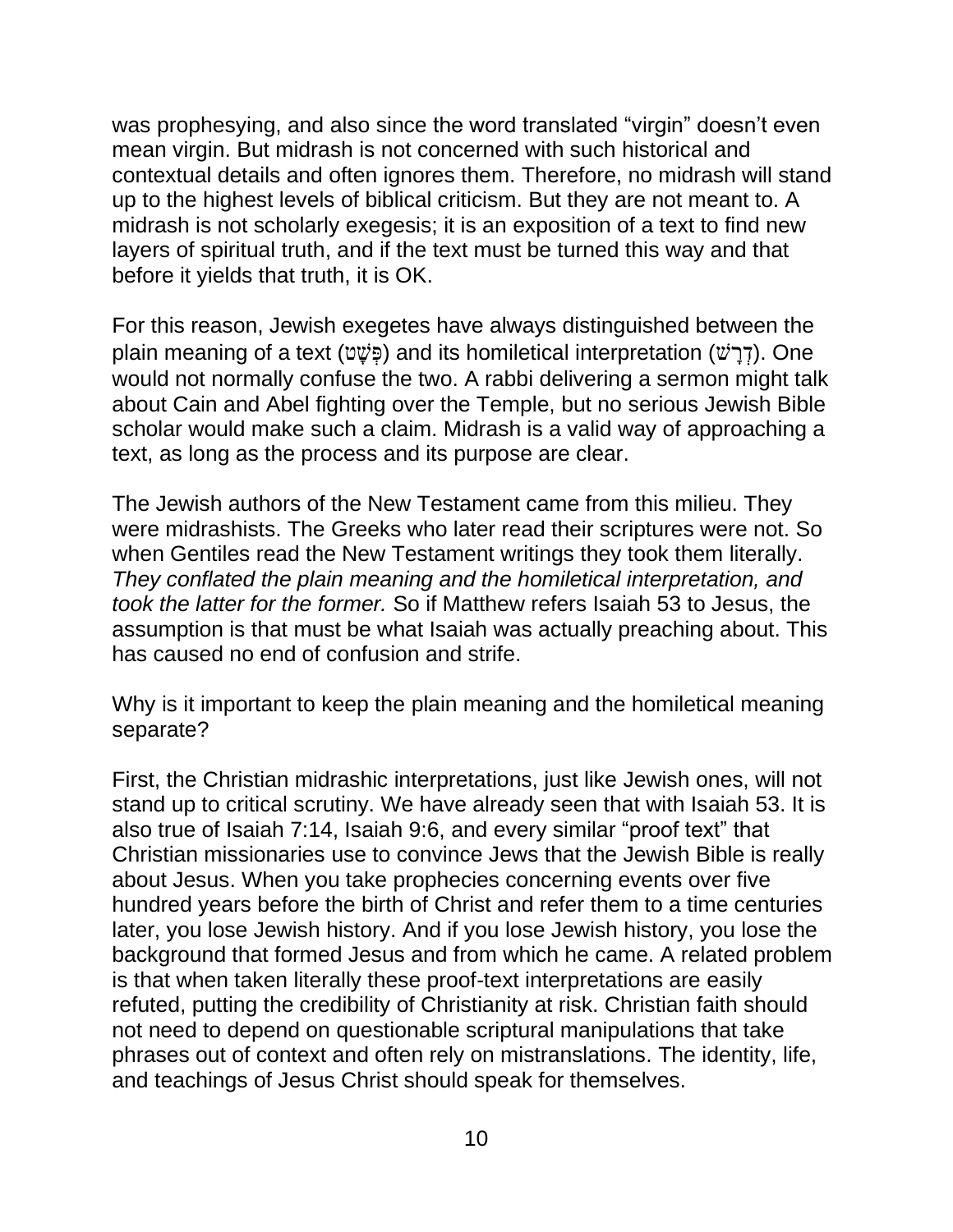Another reason why these considerations are so important is that such Christological interpretations of the Hebrew Bible create extreme tension between Christians and Jews. Since historically Christians have believed and insisted that Isaiah 53 refers to Jesus, many began to wonder why Jews didn't accept Jesus as their Lord since the Jewish Bible is supposedly talking about him. They then began to resent Jews for not believing their own Bible. What happened after that is in the historical record and sadly familiar to everyone.

The theological challenges that come from looking at this history are not simple. Yes, Jesus did take Hebrew prophecy to its ultimate conclusion, and this belongs to the core of Christian faith. But this is not an explicit part of the Hebrew Bible. So Jews are right in maintaining that their Bible tells their story and is complete in itself. And Christians are right in maintaining that the human longings recorded in the Hebrew Bible are fulfilled in Jesus Christ. But one can hold this position without reading back into the Hebrew Bible interpretations that belong to a much later period. This is necessary both for historical integrity and to affirm the validity of both religions as legitimate paths to God.

So what of these Christian interpretations of Hebrew scripture, which are understandably dear to many Christians? One can engage in such interpretation, *as long as one is aware that one is doing midrash.* The midrash, the homiletical meaning, may not be the original meaning, but it is intended to convey a spiritual truth. Especially in our own age, which is much more keyed to scientific accuracy than the first century, it is important to keep the distinction between the plain meaning and the homiletical meaning in mind. Therefore, when a noted Bible scholar like N.T. Wright quotes Isaiah 53, he should not leave the impression that the homiletical meaning is the original one. A midrash builds upon the original meaning of the text; it does not replace it. The homiletical meaning, *understood as midrash,* has its value. Homiletically, Christians will see the Hebrew Bible as pointing forward towards the ministry of Jesus, and this should help them appreciate the connection between the Jews' own story and their Christian faith. But this can really only happen after first having attained a grasp of the Hebrew Bible's story told in its own terms.

So how should Christians read the Hebrew Bible? Just a few things to keep in mind: The Hebrew Bible is a record of the discovery of the consciousness and involvement of God in human life revealed in the history